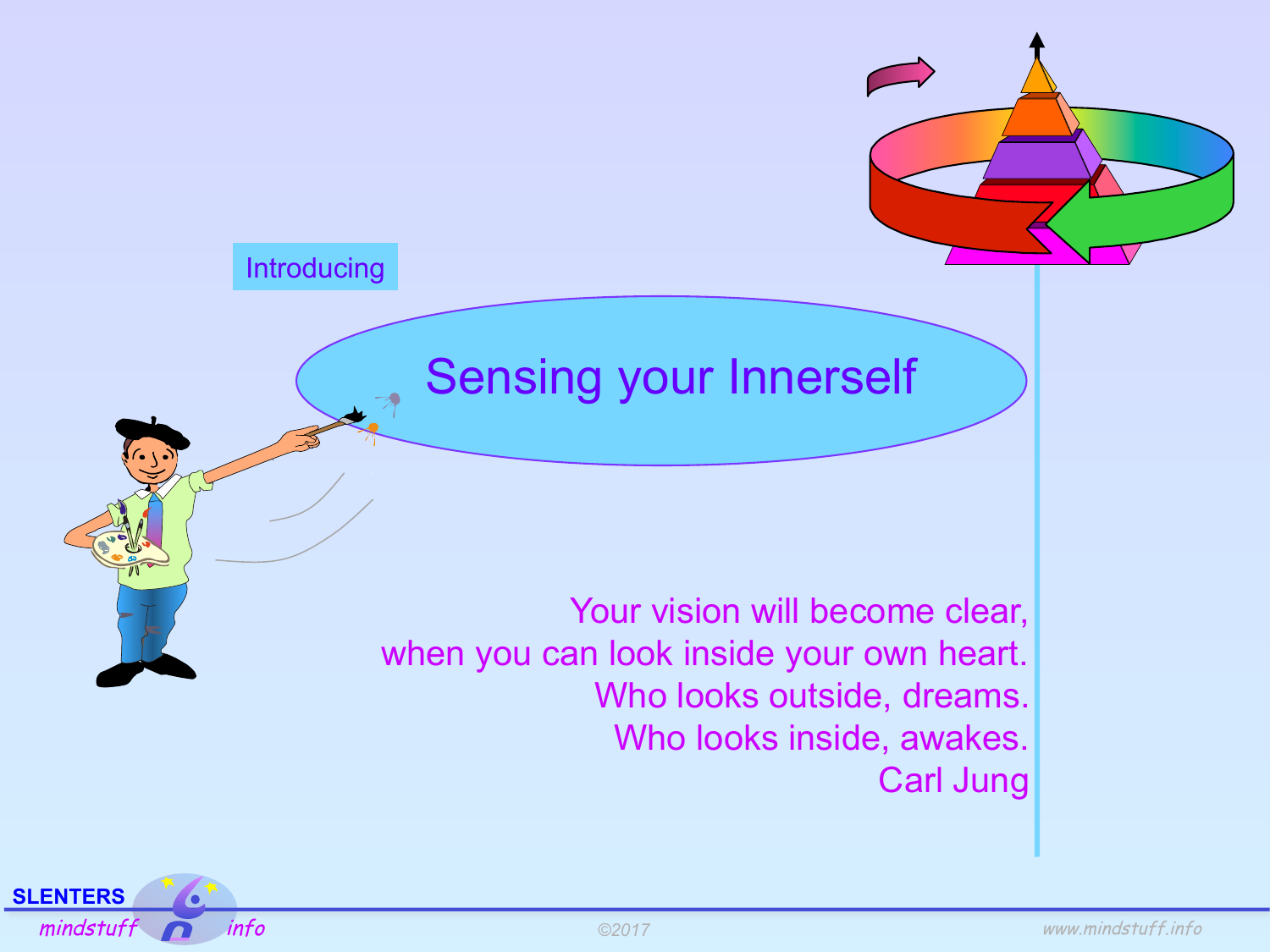Your Innerself exists as the culmination of all that you have lived. Your Innerself – your soul - is absolutely aware of you and adores you.

If you want to get a sense of what you just read, do the following:

Be quiet for a few moments.

Think about something that delights you and let the thoughts of that experience roll across your mind.

Feel the positive energy surge through your body, as your Innerself resonates with your current thoughts.



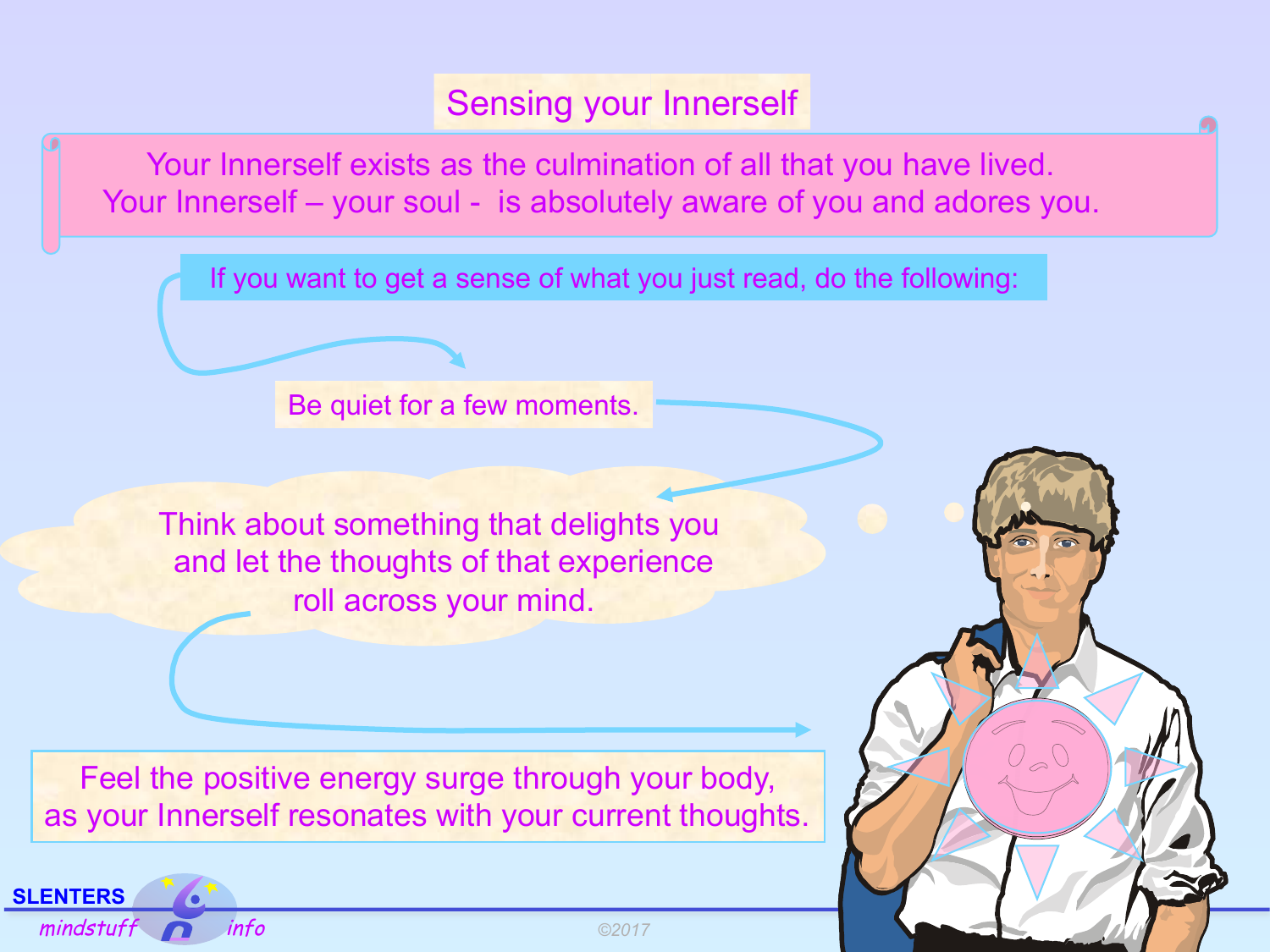#### Next:

Think of that person who has wronged you and spend some time justifying your own position.

Or think of your own deficiencies, beating up on yourself mentally.

Now, feel the absence of your happy inner being.

Notice the feeling of divergence.



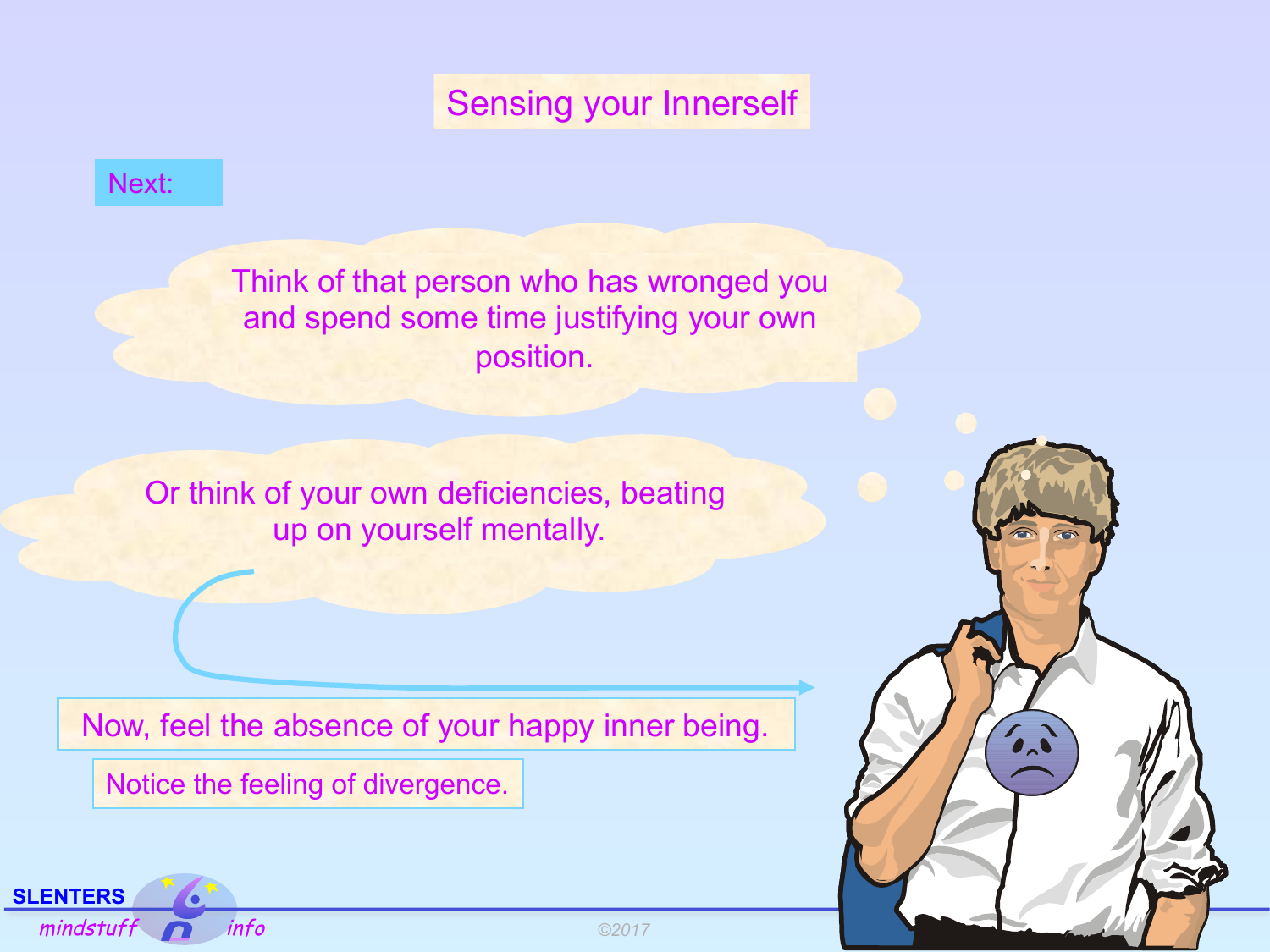**Reflections** 

Your Innerself never turns its attention from you, but .........................

When you feel good, you allow the connection with your Innerself.

When you feel bad, you do not.





The very basis of your achievements and satisfaction in life is to find your true sense of self.

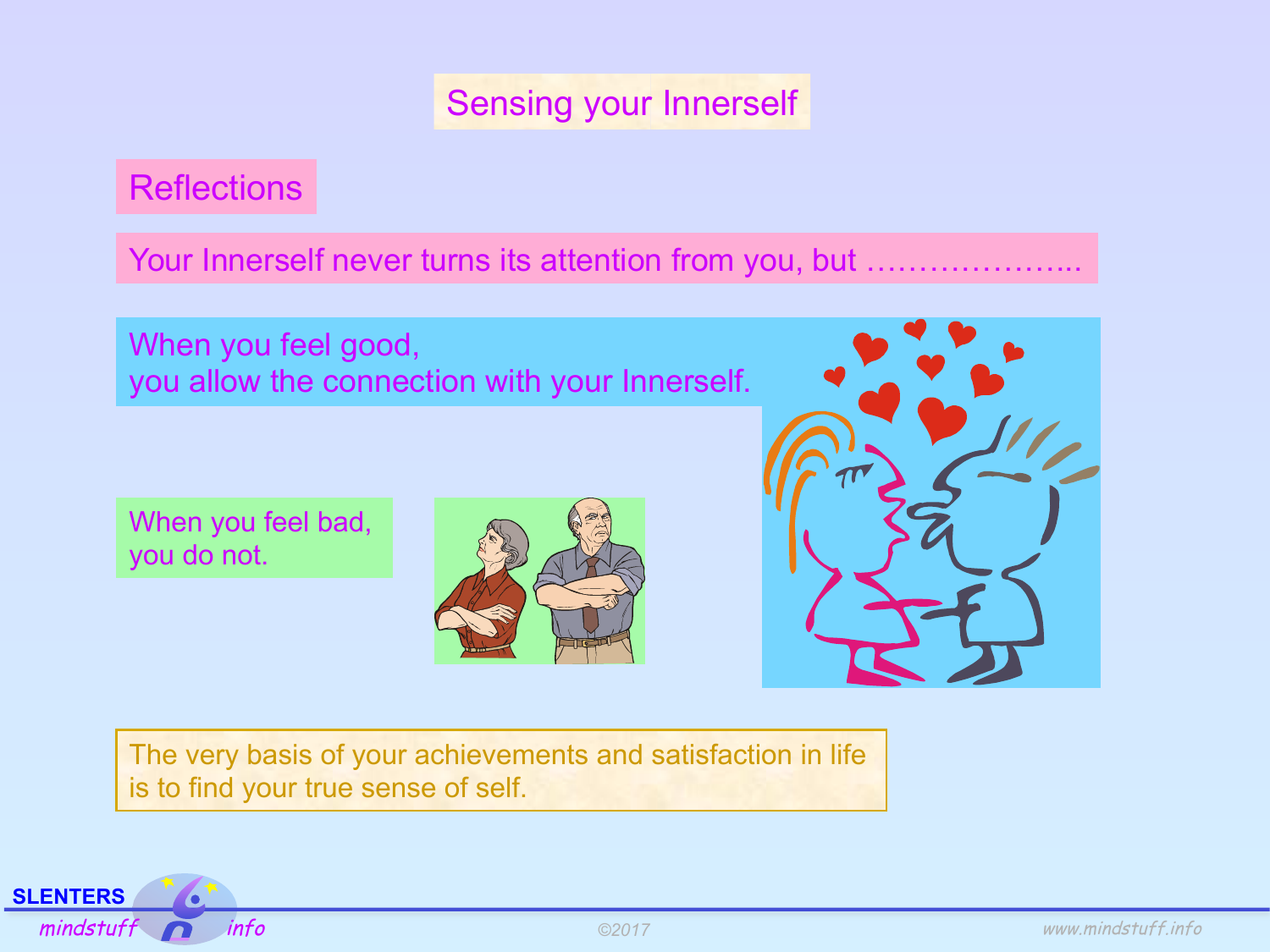# Time for reflection



*©2017*